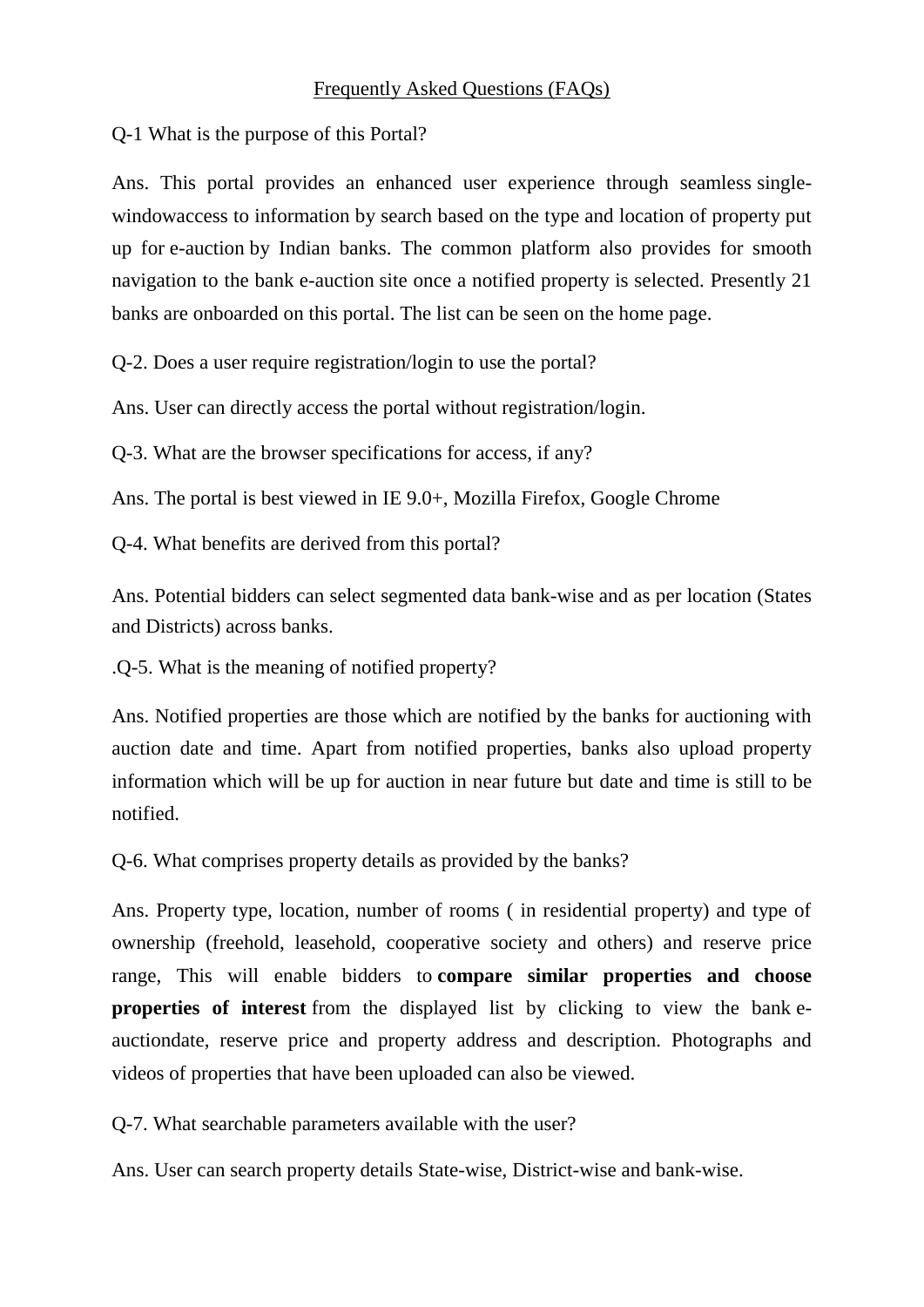Q-8. Is nature of ownership of property given?

Ans. Information of the nature of ownership in the categories freehold, lease hold, cooperative society and others is available on the portal.

Q-9. Is property classified in terms of its nature of use?

Ans. Yes, property is searchable across residential, commercial, industrial, agricultural and others.

Q-10. What type of residential property information is available in addition to the address?

Ans. Residential property information is available with regard to the number of rooms (one room, two BHK, three BHK, other) and type of property (villa, individual house, bungalow, farmhouse, plot).

Q-11. What type of Commercial property information is available?

Ans. Commercial property information is available with regard to type of property: Office, Shop, Mall, Godown, Plot

Q-12. What type of Industrial property information is available?

Ans. The following types of industrial properties are indicated: Industrial Plot, Industrial Shed, Shed with Plant and Machinery.

Q-13. Can user bid online for property shown on the portal?

Ans. This facility is not available on this platform but on clicking on the tab on property details page the portal provides for smooth navigation to the bank eauction site for notified property where the user can bid online

Q-14. How can queries /complaints be lodged?

Ans. For any queries/complaints please email to Ids provided at Annexure-I